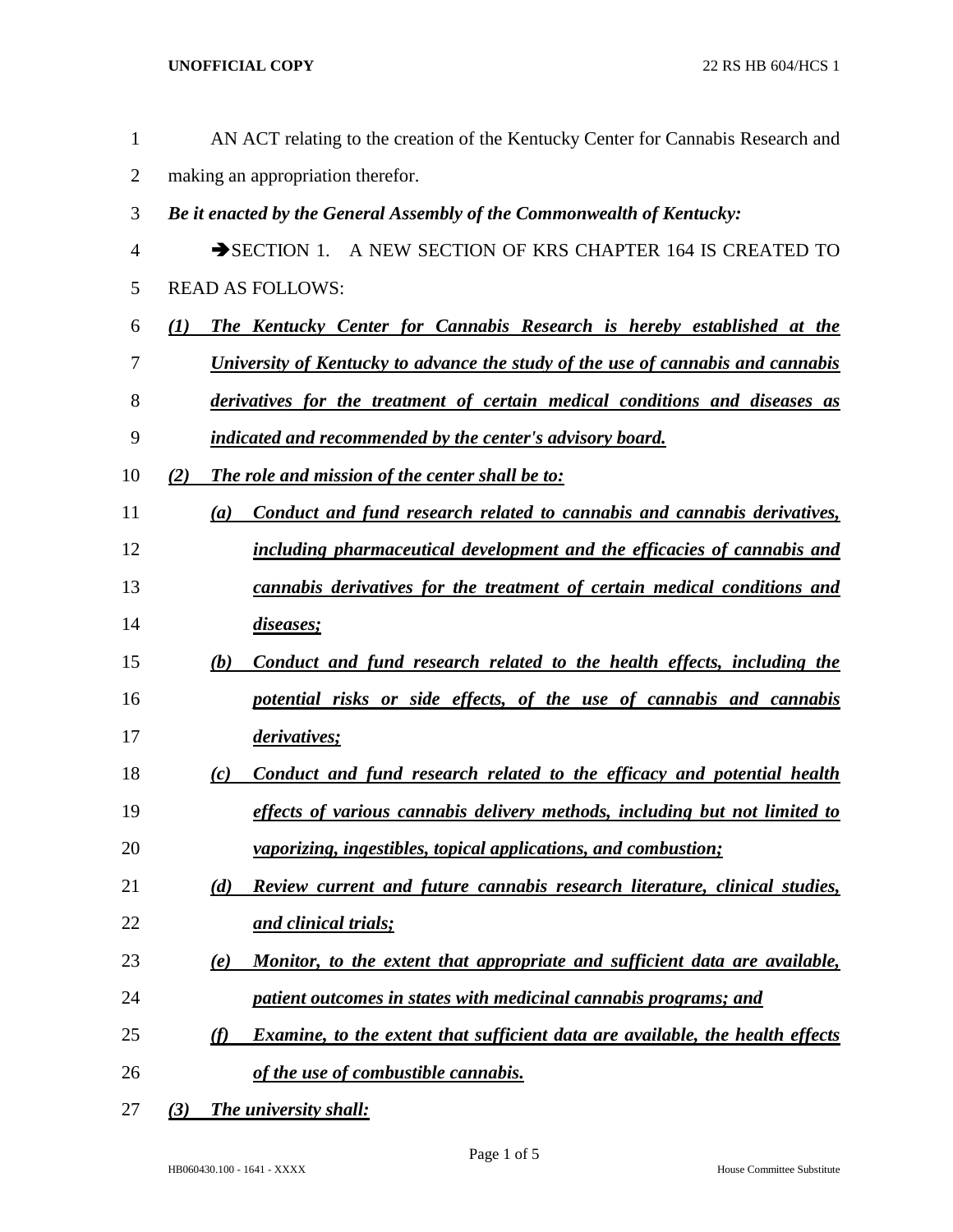| $\mathbf{1}$ | (a) | Develop and maintain the center in accordance with its administrative and         |
|--------------|-----|-----------------------------------------------------------------------------------|
| 2            |     | governing regulations related to the formation of multidisciplinary research      |
| 3            |     | centers and institutes;                                                           |
| 4            | (b) | <b>Establish an internal advisory board to oversee the activities, research</b>   |
| 5            |     | agenda, and finances of the center. Members of the advisory board shall be        |
| 6            |     | <u>appointed by the president of the University of Kentucky and may include:</u>  |
| 7            |     | The director of the University of Kentucky Center for Cannabis<br>1.              |
| 8            |     | Research;                                                                         |
| 9            |     | The director of the University of Kentucky Center on Drug and<br>2.               |
| 10           |     | <b>Alcohol Research;</b>                                                          |
| 11           |     | The dean of the University of Kentucky College of Agriculture, Food<br>3.         |
| 12           |     | <u>and Environment or his or her designee;</u>                                    |
| 13           |     | <b>The dean of the University of Kentucky College of Pharmacy or his or</b><br>4. |
| 14           |     | her designee;                                                                     |
| 15           |     | The dean of the University of Kentucky College of Medicine or his or<br>5.        |
| 16           |     | her designee;                                                                     |
| 17           |     | <b>Physicians who are licensed by the Kentucky Board of Medical</b><br>6.         |
| 18           |     | Licensure and who are certified by the appropriate board in the                   |
| 19           |     | following specialties:                                                            |
| 20           |     | <b>Oncology</b> ;<br>а.                                                           |
| 21           |     | <b>Pain and addiction medicine;</b><br>b.                                         |
| 22           |     | <b>Neurology</b> ;<br>c.                                                          |
| 23           |     | <b>Psychiatry</b> ; and<br>$\boldsymbol{d}$ .                                     |
| 24           |     | Ophthalmology;<br>e.                                                              |
| 25           |     | Researchers from a college or university that currently conducts<br>7.            |
| 26           |     | cannabis research or that receives funds from the center pursuant to              |
| 27           |     | subsection (5) of this section, if any; and                                       |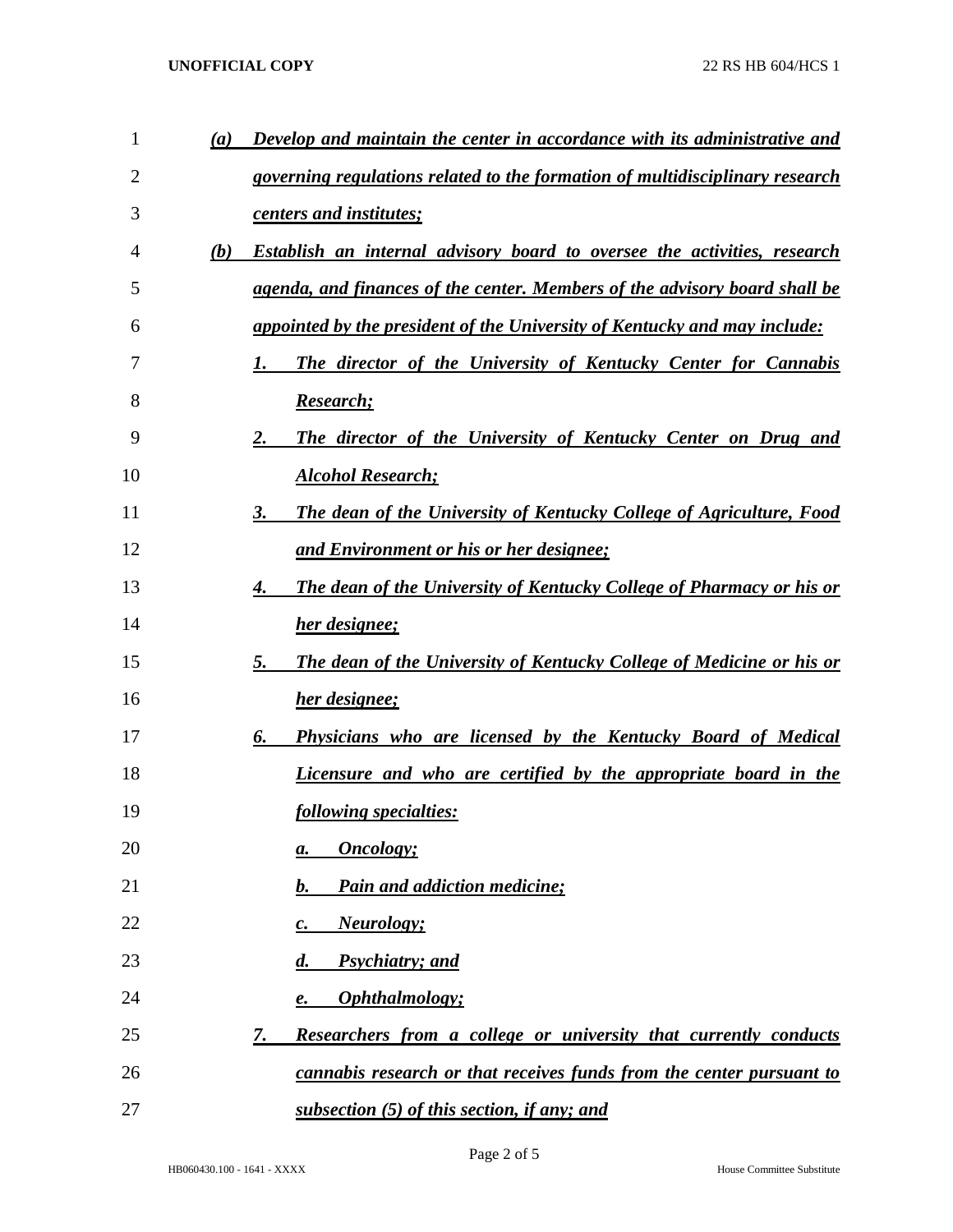| 1  |     |                             | Any other individual appointed at the discretion of the president of the<br>8.       |
|----|-----|-----------------------------|--------------------------------------------------------------------------------------|
| 2  |     |                             | <b>University of Kentucky;</b>                                                       |
| 3  |     | (c)                         | <b>Report to the secretary of the Cabinet for Health and Family Services and</b>     |
| 4  |     |                             | the Legislative Research Commission by September 1 each year for the                 |
| 5  |     |                             | preceding fiscal year, outlining the center's activities and expenditures; and       |
| 6  |     | (d)                         | <b>Ensure that the center complies with subsection (4) of this section.</b>          |
| 7  | (4) |                             | <b>The center shall:</b>                                                             |
| 8  |     | (a)                         | <b>Employ a director and necessary staff:</b>                                        |
| 9  |     | (b)                         | Seek, accept, and expend gifts, grants, or donations from private or public          |
| 10 |     |                             | sources to support the role and mission of the center;                               |
| 11 |     | (c)                         | Conduct clinical research, clinical studies, and clinical trials as approved by      |
| 12 |     |                             | <i>appropriate federal agencies;</i>                                                 |
| 13 |     | (d)                         | <b>Establish an application for individuals interested in participating in</b>       |
| 14 |     |                             | cannabis-related clinical research, clinical studies, or clinical trials and a       |
| 15 |     |                             | screening protocol to place interested applicants in appropriate research            |
| 16 |     |                             | <i>participant pools;</i>                                                            |
| 17 |     | (e)                         | <b>Publicly disseminate the research conducted or funded by the center;</b>          |
| 18 |     | (f)                         | Host an annual cannabis research symposium; and                                      |
| 19 |     | $\left( \mathbf{g} \right)$ | Notwithstanding any provision of law to the contrary, and upon request               |
| 20 |     |                             | from the Cabinet for Health and Family Services, enter into a                        |
| 21 |     |                             | memorandum of understanding with the cabinet for data collected by the               |
| 22 |     |                             | <u>center or any researcher associated with or funded by the center.</u>             |
| 23 | (5) | (a)                         | The center may award research funds to any nonprofit Kentucky-based                  |
| 24 |     |                             | research entity or any Kentucky institution of higher education and any              |
| 25 |     |                             | <u>research entity association with such an institution.</u>                         |
| 26 |     | (b)                         | If the center awards research funds to any other entity, the center shall use        |
| 27 |     |                             | <u>an open, competitive grant application process using national best practices.</u> |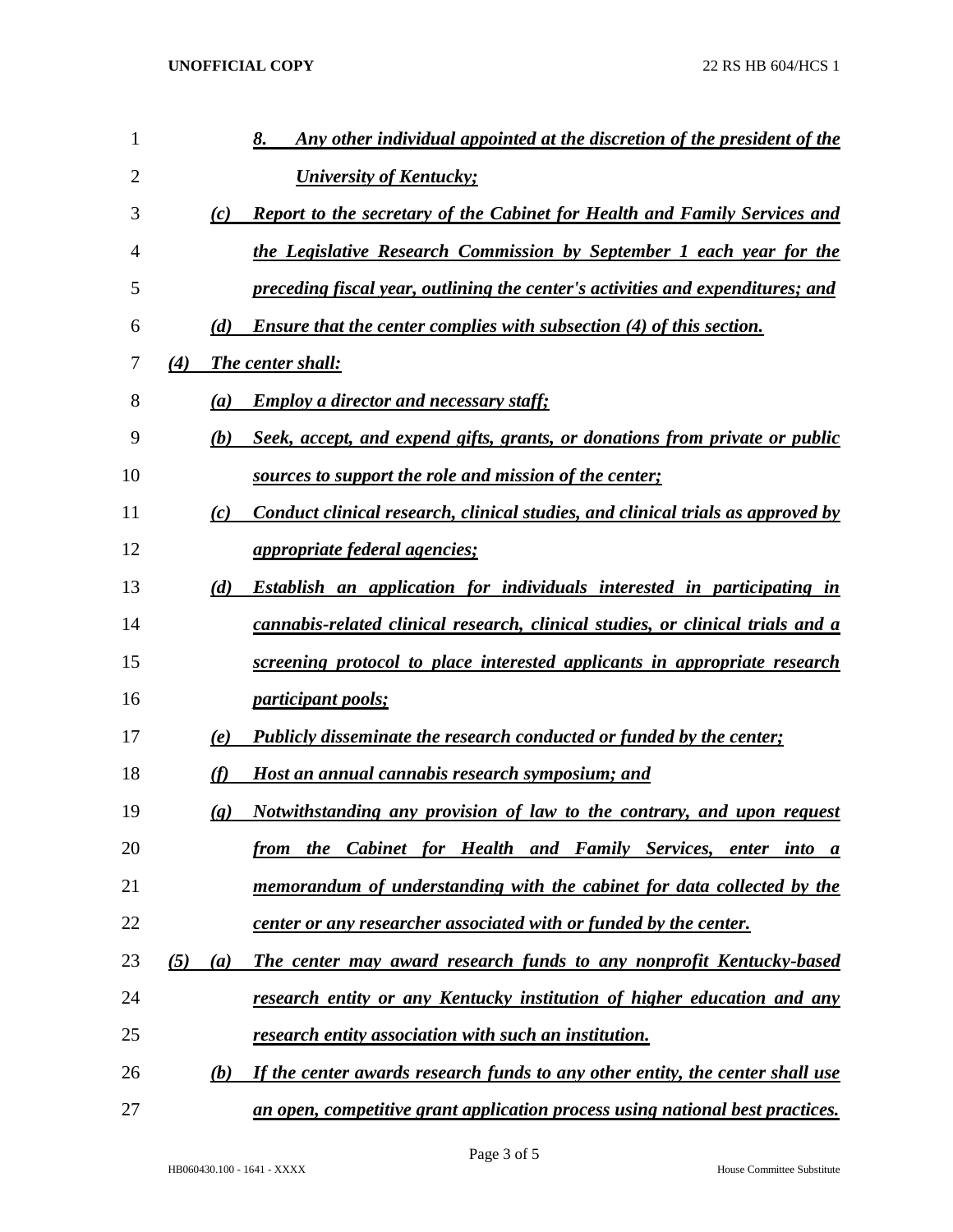| 1  | Any entity or institution that receives research funds from the center shall<br>(c)       |
|----|-------------------------------------------------------------------------------------------|
| 2  | present the results of its research at the center's annual research                       |
| 3  | symposium in the year after the research is concluded and shall, upon                     |
| 4  | request from the center, present an update on any ongoing research at the                 |
| 5  | center's annual research symposium if the research has not concluded.                     |
| 6  | The application developed pursuant to subsection $(4)(d)$ of this section shall be<br>(6) |
| 7  | made publicly available on the center's Web site.                                         |
| 8  | The university, the center, and any researcher or staff employed by, associated<br>(7)    |
| 9  | with, or funded by the center or the university shall immediately notify the              |
| 10 | <b>Cabinet for Health and Family Services and the Legislative Research</b>                |
| 11 | <b>Commission of any imminent or serious public health risk, or potentially</b>           |
| 12 | imminent or serious public health risk, associated with cannabis identified as            |
| 13 | part of a research project associated with or approved by the center or the               |
| 14 | <i>university's internal review board.</i>                                                |
| 15 | If at any time the Commonwealth establishes a medicinal cannabis program, the<br>(8)      |
| 16 | application to receive a medicinal cannabis card shall include a question asking          |
| 17 | whether the patient is interested in participating in clinical research conducted by      |
| 18 | the center. If the patient indicates his or her interest in participating in the          |
| 19 | center's research, the department or state agency responsible for approving               |
| 20 | medicinal cannabis cards is authorized to share the patient's name, phone                 |
| 21 | number, and address with the center.                                                      |
| 22 | Section 2. There is hereby appropriated General Fund moneys from the General              |
| 23 | Fund Surplus Account (KRS 48.700) or the Budget Reserve Trust Fund account (KRS           |
| 24 | 48.705) in the amount of \$2,000,000 in fiscal year 2022-2023 to the University of        |
| 25 | Kentucky for the creation and operation of the Kentucky Center for Cannabis Research,     |
| 26 | including expenses related to conducting clinical research and participant recruitment.   |

The appropriation shall be reduced by any gifts, donations, endowments, or other